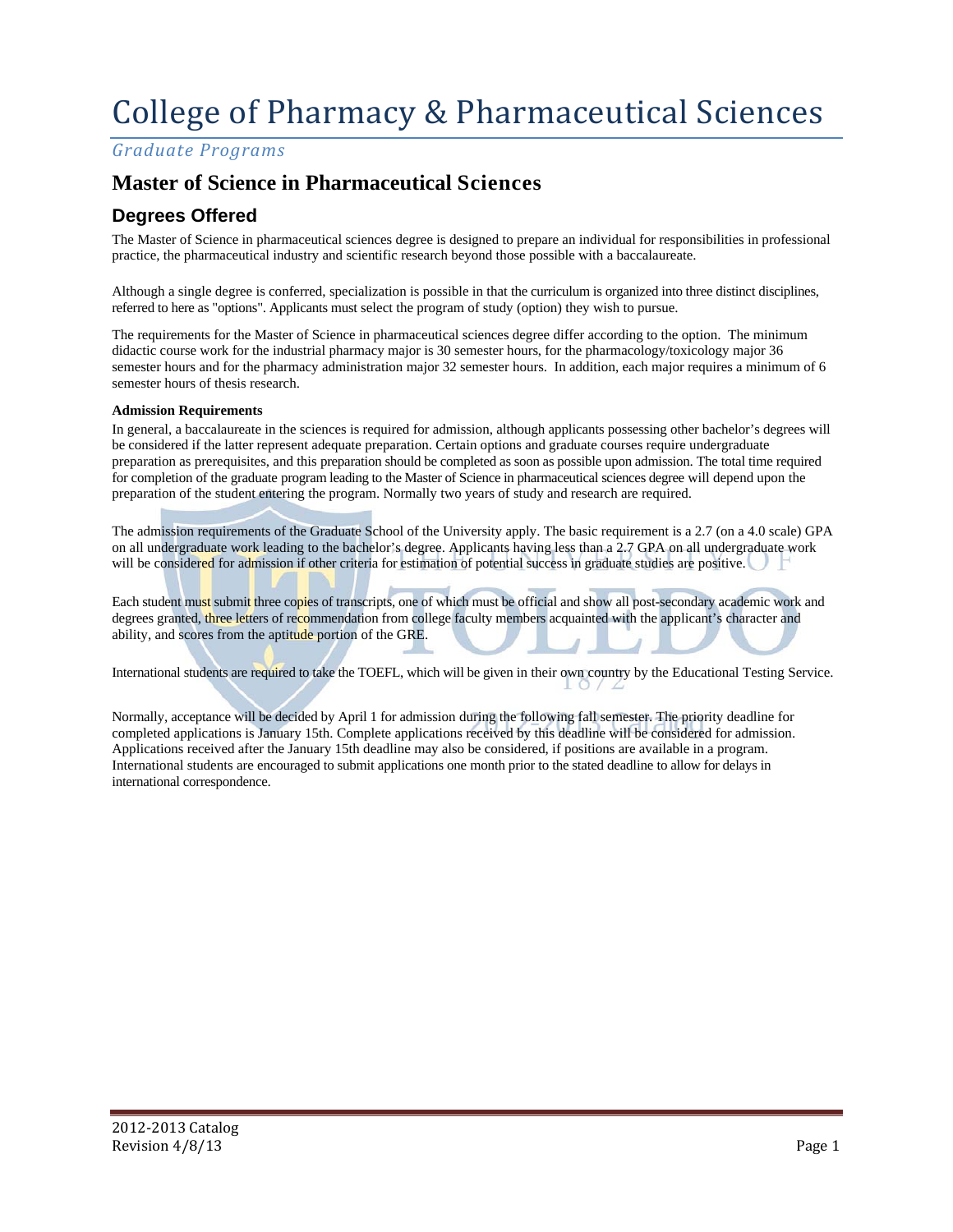# **Curriculum and Options – M.S. Program in Pharmaceutical Science**

The options available to graduate students are pharmacology/toxicology, administrative pharmacy and industrial pharmacy.

### **Pharmacology/Toxicology option: A minimum of 36 semester hours of courses plus a minimum of 6 thesis credit hours are required for the degree.**

#### **Undergraduate courses required (or their equivalents):**

| Course          | Course Name                                             | Credit Hours |
|-----------------|---------------------------------------------------------|--------------|
| <b>CHEM3710</b> | Physical Chemistry for the Biosciences I                |              |
| <b>CHEM3720</b> | Physical Chemistry for the Biosciences II               |              |
| <b>MATH1750</b> | Calculus for the Life Sciences I                        | 4            |
| <b>MATH1760</b> | Calculus for the Life Sciences II                       |              |
| MBC3310         | Medicinal Chemistry I: Drug Action and Design           |              |
| <b>MBC3320</b>  | Medicinal Chemistry II: Drug Targeting to Receptors     |              |
| <b>MBC4300</b>  | Medicinal Chemistry III: Chemotherapy and Immunotherapy |              |
| PHCL2600        | Functional Anatomy and Pathophysiology I                | 4            |
| <b>PHCL2620</b> | Functional Anatomy and Pathophysiology II               |              |

### **Graduate courses required:**

| Course          | Course Name                                                        | <b>Credit Hours</b> |
|-----------------|--------------------------------------------------------------------|---------------------|
| PHCL5140        | Interpretation of Pharmaceutical Data                              |                     |
| <b>PHCL5700</b> | Pharmacology I-Principles of Pharmacology, Autonomic Pharmacology  |                     |
|                 | and Non-Steroidal Anti-inflammatory Agents and Related             |                     |
|                 | Pharmacology                                                       |                     |
| <b>PHCL5720</b> | Pharmacology II: Endocrine and CNS Pharmacology                    |                     |
| <b>PHCL5730</b> | <b>Toxicology I</b>                                                | <b>NIVERSITY</b>    |
| PHCL5760        | <b>Toxicokinetics</b>                                              |                     |
| $\alpha$        |                                                                    |                     |
| PHCL6600        | Seminar in Pharmacology                                            | $1-2$               |
| PHCL6700        | <b>Pharmacology III: CNS and Cardiovascular/Renal Pharmacology</b> |                     |
| <b>PHCL6720</b> | Pharmacology <b>IV</b> : Chemotherapeutics                         | 3                   |
| PHCL6900*       | M.S. Thesis Research in Pharmacology                               |                     |
| PHCL6920*       | M.S. Thesis Research in Pharmacology                               |                     |
|                 |                                                                    |                     |

**\*6 credit hours are the required minimum, more than 6 credit hours can be taken.** 

# **Elective course work may be selected from the following\*\*\*:**

| Course                                                      | Credit Hours<br>Course Name                                             |        |
|-------------------------------------------------------------|-------------------------------------------------------------------------|--------|
| <b>PHCL5630</b>                                             | Cancer Chemotherapy (highly recommended)                                |        |
| <b>PHCL5750</b>                                             | Toxicology II                                                           |        |
| PHCL5990**<br>Problems in Pharmacology (highly recommended) |                                                                         | $6-18$ |
|                                                             | **May replace PHCL 5700, 5720, 5730, 6700, 6720, and 5760 if these were |        |

\*\*May replace PHCL5700, 5720, 5730, 6700, 6720, and 5760 if these were taken at UT at the undergraduate level as PHCL3700, 3730, 4730, 4810, 4820 and 4760, respectively, and a grade of B- or above received for the course.

| <b>MBC6100</b>                   | Advanced Immunology    |   |
|----------------------------------|------------------------|---|
| <b>MBC6550</b>                   | Biochemistry           | 4 |
| MBC5620                          | Biochemical techniques |   |
| MBC6800 Methods in Biotechnology |                        |   |

\*\*\*Other electives may be recommended by the department graduate committee.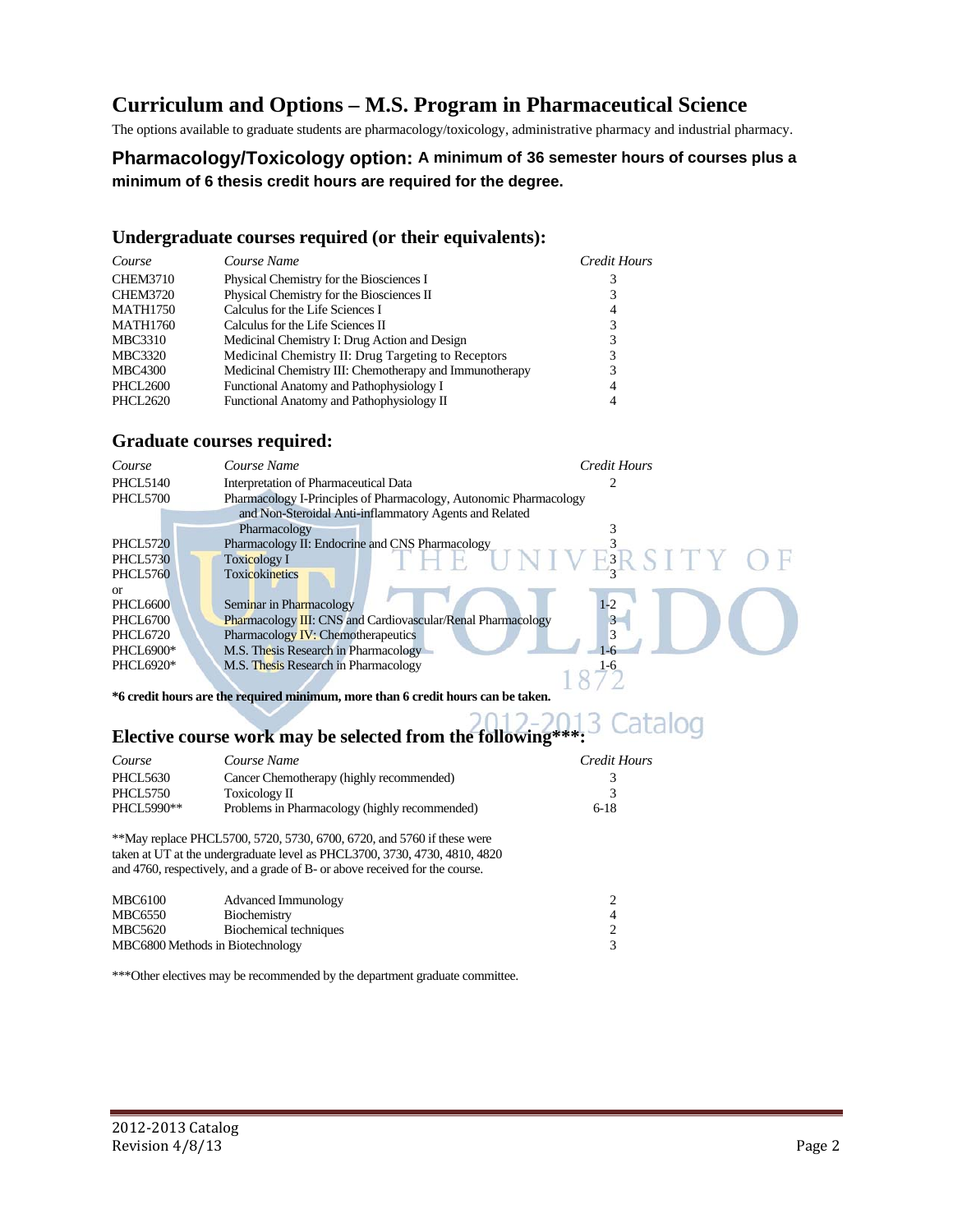## **Administrative Pharmacy option: A minimum of 32 semester hours of course work plus a minimum of 6 thesis hours are needed for the degree.**

| Course           | Course Name<br>Credit Hours                            |                           |
|------------------|--------------------------------------------------------|---------------------------|
| MKTG5410         | <b>Marketing Systems</b>                               | 3                         |
| <b>PHPR 5260</b> | Pharmacy & Healthcare Administration I                 |                           |
| <b>PHPR5520</b>  | Pharmaceutical Marketing and Management                | 3                         |
| <b>PHPR5590</b>  | Readings in Health Care Access and Cultural Competence | 2                         |
| <b>PHPR5610</b>  | Pharmacoeconomics and Outcomes Research I<br>2         |                           |
| <b>PHPR6600</b>  | Seminar in Administrative Pharmacy                     |                           |
| PHPR6520         | Analysis of the Pharmaceutical Environment<br>2        |                           |
| PHPR6530         | Research Methods in Pharmacy Practice                  | 2                         |
| PHPR6960         | Thesis Research in Pharmacy                            | $1-6*$                    |
| <b>RESM5110</b>  | Statistics and Quantitative Methods I                  | 3                         |
| <b>RESM6120</b>  | Statistics and Quantitative Methods II                 | 3                         |
| **Track courses  | As approved by advisor                                 | minimum of 9 credit hours |

\*A minimum of 6 credit hours of Thesis Research In Pharmacy is required.

\*\*Students enrolled in this option must select a Track Focus after the first semester.

### Program Tracks, with approved track courses are as follows:

#### **1. Business Administration**

| BUAD6100 Accounting for Strategic Decisions       | 3                  |
|---------------------------------------------------|--------------------|
| <b>BUAD6200 Financial Systems</b><br>٠            | 3                  |
| BUAD6300 Strategic Marketing & Analysis<br>٠      | 3                  |
| <b>BUAD6400 Results-Based Management</b><br>٠     | 3                  |
| BUAD6500 International business<br>٠              |                    |
| <b>BUAD6600 Supply Chain Management</b><br>٠      | MIVERSITY O        |
| BUAD6800 Information Technology & E-Business      |                    |
| <b>BUAD6900 Strategic management Capstone</b>     |                    |
|                                                   |                    |
| 2. Outcomes Research-Track Courses                |                    |
| PUBH6600 Health Behavior<br>٠                     |                    |
| PUBH6460 Health Promotion Programs<br>٠           |                    |
| PUBH6010 Public Health Epidemiology               | 3<br>1872          |
| PUBH6030 Advanced Epidemiology<br>٠               | 3                  |
| PUBH6110 Categorical Data Analysis                |                    |
|                                                   | 2012-2013 Catalog  |
| 3. Pharmacoeconomics-Track Courses                |                    |
| PHPR5620 Pharmacoeconomics and Outcomes II<br>٠   | 3                  |
| ECON5750 Health Economics                         | 3                  |
| ECON5810 Econometrics Models and Methods I        | 3                  |
| ECON5820 Econometrics Models and Methods II       | 3                  |
| ECON5830 Econometrics Models and Methods III      | 3                  |
| <b>4. Social Behavior Sciences- Track Courses</b> |                    |
|                                                   |                    |
| PUBH6600 Health Behavior<br>٠                     | 3                  |
| PUBH6460 Health Promotion Programs<br>٠           | 3                  |
| RESM6220 Measurement I                            | 3<br>$\mathcal{R}$ |
| RESM6230 Measurement II                           |                    |
|                                                   |                    |

Other Track Courses or electives may be approved by the department graduate committee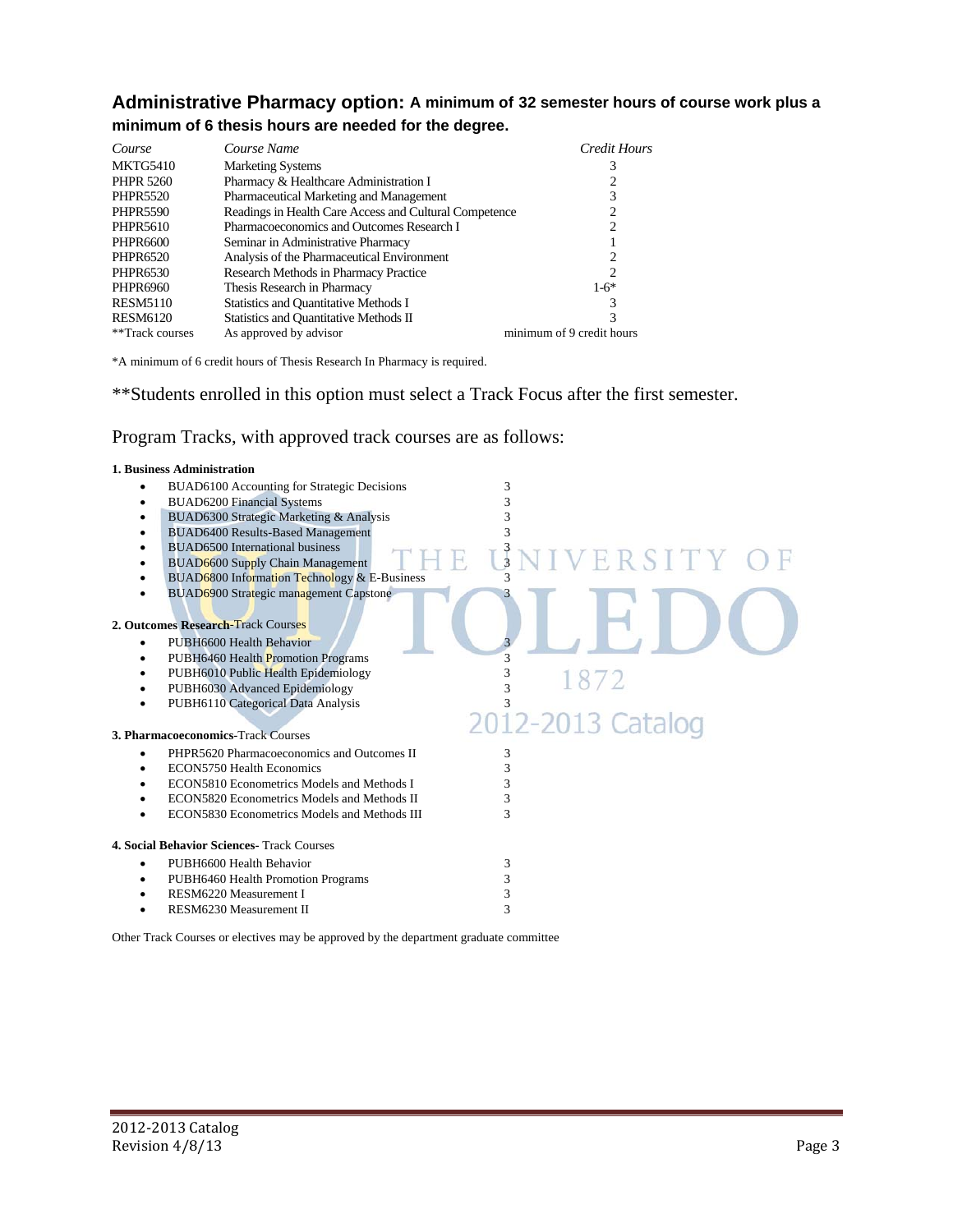#### **Industrial Pharmacy option: A minimum of 30 semester hours of course work and a minimum of 6**

**credit hours of thesis work is required for the degree.**

#### **Undergraduate courses required:**

#### **Courses will be evaluated for students with a B.S. in pharmacy, Pharm.D. or B.S.P.S. degree.**

| Course          | Course Name                                                            | Credit Hours |
|-----------------|------------------------------------------------------------------------|--------------|
| <b>MBC3550</b>  | Physiological Chemistry I: Structure and Function                      |              |
|                 | of Biological Macromolecules                                           |              |
| MBC3560         | Physiological Chemistry II: Chemical Regulation of Cells and Organisms | 3            |
| PHPR3070        | Pharmaceutics and Pharmaceutical Technology I and                      |              |
| <b>PHPR3080</b> | Pharmaceutics and Pharmaceutical Technology II                         |              |
|                 | or                                                                     |              |
| <b>CHEM3710</b> | Physical Chemistry for the Biosciences I and                           |              |
| <b>CHEM3720</b> | Physical Chemistry for the Biosciences II and                          |              |
| <b>CHEM3730</b> | Physical Chemistry I                                                   | 8-9          |
| PHPR4520        | Pharmaceutical Management and Marketing                                | 3            |
| PHPR4550        | Analysis of the Pharmaceutical Environment                             |              |

#### **Graduate required courses:**

| Course          | Course Name                          | Credit Hours |
|-----------------|--------------------------------------|--------------|
| <b>CHEM6300</b> | <b>Advanced Analytical Chemistry</b> | $2 - 4$      |
| <b>CHEM6310</b> | Separation Methods                   | $2 - 4$      |
| <b>EEES5710</b> | <b>Advanced Biostatistics</b>        | 4            |
| <b>PHCL6150</b> | <b>Advanced Pharmacokinetics</b>     |              |
| <b>PHPR5690</b> | Dosage Form Design                   | 3            |
| <b>PHPR5700</b> | Equilibrium Phenomenon               |              |
| <b>PHPR5720</b> | <b>Pharmaceutical Rate Processes</b> | $H_3$        |
| <b>PHPR6600</b> | Seminar in Administrative Pharmacy   |              |
| <b>PHPR6850</b> | <b>Product Development</b>           |              |
| <b>PHPR6960</b> | M.S. Thesis Research in Pharmacy     | 6            |
|                 |                                      |              |

# **Additional course work may be selected from the following:**

| Course          | Course Name                                                                    | <b>Credit Hours</b> |
|-----------------|--------------------------------------------------------------------------------|---------------------|
| <b>CHEM6320</b> | Characterization of Condensed Phases and Surfaces                              | $2 - 4$             |
| CHEM6330        | Spectroscopic Methods and Analysis of Spectra                                  | $2 - 4$             |
| CHEM6720        | Physical Chemistry of Material Transformations $0.12 - 20.13^{24}$ at a $0.01$ |                     |
| CHEM6810        | Materials Science I                                                            |                     |
| <b>CHEM6820</b> | Materials Science II                                                           |                     |
| <b>CHEM6980</b> | Special Topics in Chemistry                                                    | $2 - 4$             |
| PHCL5760        | <b>Toxicokinetics</b>                                                          |                     |
| <b>PHPR5680</b> | Parenteral Manufacturing                                                       |                     |
| <b>PHPR5710</b> | Selected Topics in Pharmaceutical Technology                                   | $2 - 4$             |
| <b>PHPR5990</b> | Problems in Pharmacy Practice                                                  | $1-6$               |
| <b>PHPR6530</b> | Research Methods in Pharmacy Practice                                          |                     |
| PHPR6610        | Seminar I                                                                      |                     |

Applicants for the administrative pharmacy and industrial pharmacy options who possess a B.S. in pharmacy, Pharm.D. or bachelor of science in pharmaceutical sciences degree from an ACPE-accredited institution will be given preference for admission into those options. International applicants must have earned pharmacy degrees from their home institutions.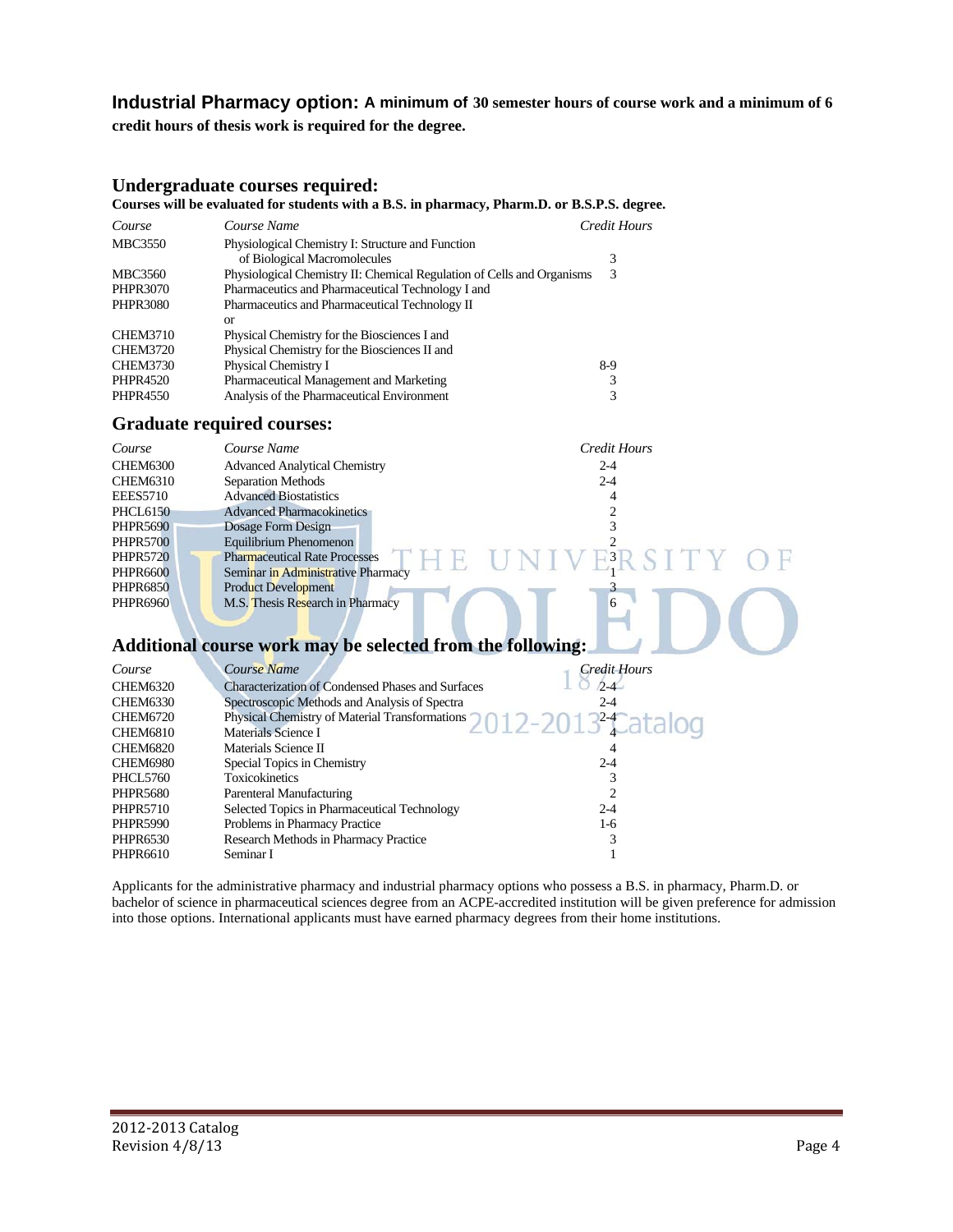# **Master of Science in Medicinal Chemistry**

# **Admission Requirements**

Satisfactory completion of a bachelor's degree in chemistry, biology, pharmacy or a related discipline is required. It is assumed the undergraduate training will include differential and integral calculus, college physics, a one-year course in general and inorganic chemistry including a laboratory, a one-year course in organic chemistry including a laboratory, and training in analytical chemistry. An undergraduate course in physical chemistry is recommended.

**The admission requirements of the Graduate School of the University apply.** 

# **Degree Requirements**

**Master's students need to complete the following courses as partial fulfillment of their requirement for an M.S. degree:** 

| Course         | Course Name                                    | Credit Hours   |
|----------------|------------------------------------------------|----------------|
| <b>MBC5100</b> | Research Practices in Medicinal Chemistry      |                |
| MBC5620        | <b>Biochemical Techniques</b>                  | 2              |
| <b>MBC5900</b> | Medicinal Chemistry Seminar (4 hours required) |                |
| <b>MBC6190</b> | <b>Advanced Medicinal Chemistry</b>            | $\overline{4}$ |
| <b>MBC6200</b> | <b>Biomedicinal Chemistry</b>                  | 4              |
| <b>MBC6550</b> | Biochemistry                                   | $\overline{4}$ |
| <b>MBC6960</b> | M.S. Thesis Research in                        |                |
|                | Medicinal Chemistry (6 hours required)         | $1 - 15$       |
| $\sim$ $\sim$  |                                                |                |

Other 5000- to 6000-level courses as advised

#### **In addition, the following items also must be completed:**

- a. Minimum of 30 semester hours of graduate credit, of which no more than six hours are counted from the category of M.S. thesis or Ph. D. dissertation research (MBC6960/8960)
- b. Preparation of a written M.S. thesis based upon the results of an original research investigation performed by the student during the M.S. program at The University of Toledo.
- c. Successful oral defense of the thesis before the thesis advisory committee (consisting of the thesis adviser and two other members) and presentation of the results of the thesis research in a seminar before the department of medicinal and biological chemistry.
- d. Acceptance of this thesis by the M.S. thesis adviser and the thesis advisory committee.

e. Maintenance of a GPA of 3.0 or higher.

# **Doctor of Philosophy in Medicinal Chemistry**

## **Admission Requirements**

Satisfactory completion of a bachelor's degree in chemistry, biology, pharmacy or a related discipline is required. It is assumed that the undergraduate training will include differential and integral calculus, college physics, a one-year course in general and inorganic chemistry including a laboratory, a one-year course in organic chemistry including a laboratory, and training in analytical chemistry. An undergraduate course in physical chemistry is recommended.

1872

2-2013 Catalog

The ability to excel in graduate studies and research must be evident based on grades from undergraduate studies, recommendations from college faculty, results from standardized aptitude and achievement examinations (Graduate Record Examination), and performance in research and independent study.

Students with M.S. degrees in medicinal chemistry or related fields may be admitted directly to the Ph.D. program. Students without M.S. degrees may be admitted directly to the Ph.D. program, but must take 30 credits at the master's level prior to accruing doctoral level credits.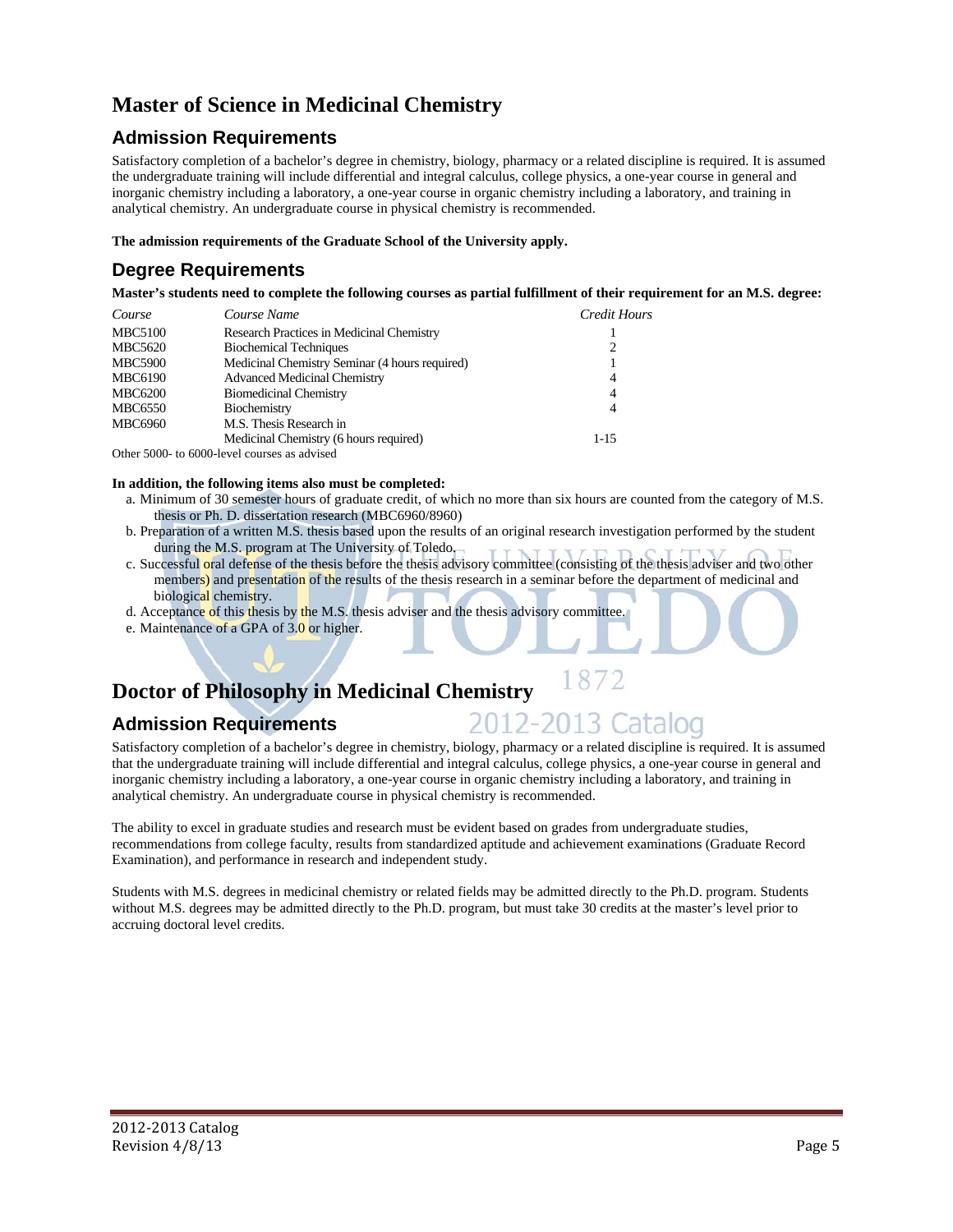Ph.D. students need to complete the following courses as partial fulfillment of their requirement for a Ph.D. degree. Additional graduate courses (5000 to 8000 level) may be required, as advised during the development of each student's plan of study.

| Course         | Course Name                                    | Credit Hours   |
|----------------|------------------------------------------------|----------------|
| MBC5100/7100   | Research Practices in Medicinal Chemistry      |                |
| MBC5620/7620   | <b>Biochemical Techniques</b>                  | 2              |
| MBC 5900/7900  | Medicinal Chemistry Seminar (6 hours required) |                |
| MBC6190/8190   | <b>Advanced Medicinal Chemistry</b>            | 4              |
| MBC6200/8200   | <b>Biomedicinal Chemistry</b>                  | 4              |
| MBC6300/8300   | Biomedicinal Chemistry Laboratory I            | $\overline{4}$ |
| MBC6310/8310   | Biomedicinal Chemistry Laboratory II           | $\overline{4}$ |
| MBC6550/8550   | Biochemistry                                   | 4              |
| <b>MBC8960</b> | Ph.D. Dissertation Research in Medicinal       |                |
|                | Chemistry (30 hours required)                  | $1 - 15$       |

#### **Select 8 hours in chemistry, biology, or medicinal and biological chemistry:**

#### Chemistry Courses

| Course          | Course Name                       | Credit Hours |
|-----------------|-----------------------------------|--------------|
| <b>CHEM6330</b> | Spectroscopic Methods             | $2 - 4$      |
| CHEM6400/8400   | <b>Advanced Organic Chemistry</b> | $2 - 4$      |
| CHEM6410/8410   | Organic Synthesis                 | $2 - 4$      |
| <b>CHEM6420</b> | <b>Physical Organic Chemistry</b> | $2 - 4$      |
| CHEM6510/8510   | Protein Chemistry                 | $2 - 4$      |
| CHEM6520/8520   | Enzymology                        | $2 - 4$      |
| CHEM6530/8530   | Nucleic Acid Chemistry            | $2 - 4$      |

#### Biology Courses

| Course        | Course Name                                      |  | <b>Credit Hours</b> |  |
|---------------|--------------------------------------------------|--|---------------------|--|
| BIOL6010/8010 | <b>Advanced Molecular Biology</b>                |  |                     |  |
| BIOL6020/8020 | <b>Advanced Molecular Biology Laboratory</b>     |  |                     |  |
| BIOL6090/8090 | Advanced Cell Biology                            |  | 4                   |  |
| BIOL6100/8100 | Research Methodology: Cell and Molecular Biology |  |                     |  |
|               |                                                  |  |                     |  |

### Medicinal and Biological Chemistry Courses

| Course                       | Course Name                           | <b>Credit Hours</b> |
|------------------------------|---------------------------------------|---------------------|
| MBC5380/7380                 | <b>Medicinal and Poisonous Plants</b> |                     |
| MBC6100/8100                 | <b>Advanced Immunology</b>            |                     |
| MBC6800/8800                 | Methods in Biotechnology              | $2012 - 2013$ cata  |
| Other MBC courses as advised |                                       |                     |

In addition, all students must satisfy the following:

- 1. Minimum of 60 semester hours of graduate credit beyond the master's level (see master of science in medicinal chemistry), including a minimum of 15 hours of courses, laboratories and seminars (exclusive of dissertation research) and a minimum of 30 hours of Ph.D. dissertation research.
- 2. Satisfactory overall performance on a written qualifying examination covering graduate-level medicinal chemistry, biochemistry and either organic chemistry or advanced cell/molecular biology.
- 3. Selection of a doctoral research adviser, preparation of an acceptable written Ph.D. dissertation proposal in consultation with the adviser, and the satisfactory oral defense of the proposal before the dissertation advisory committee. The written qualifying examination and the defense of the dissertation proposal will constitute the examination requirements necessary for advancement to candidacy for the Ph.D. in medicinal chemistry. The chair of the doctoral dissertation advisory committee will be the student's doctoral research adviser. The dissertation advisory committee will consist of two additional faculty plus one member from outside the student's department or college.
- 4. Subsequent to admission to candidacy for the Ph.D. degree, the student is expected to spend a minimum of two semesters in full-time study at The University of Toledo.
- 5. Preparation of a Ph.D. dissertation based on the results of an original research investigation performed by the student during his/her Ph.D. program at The University of Toledo.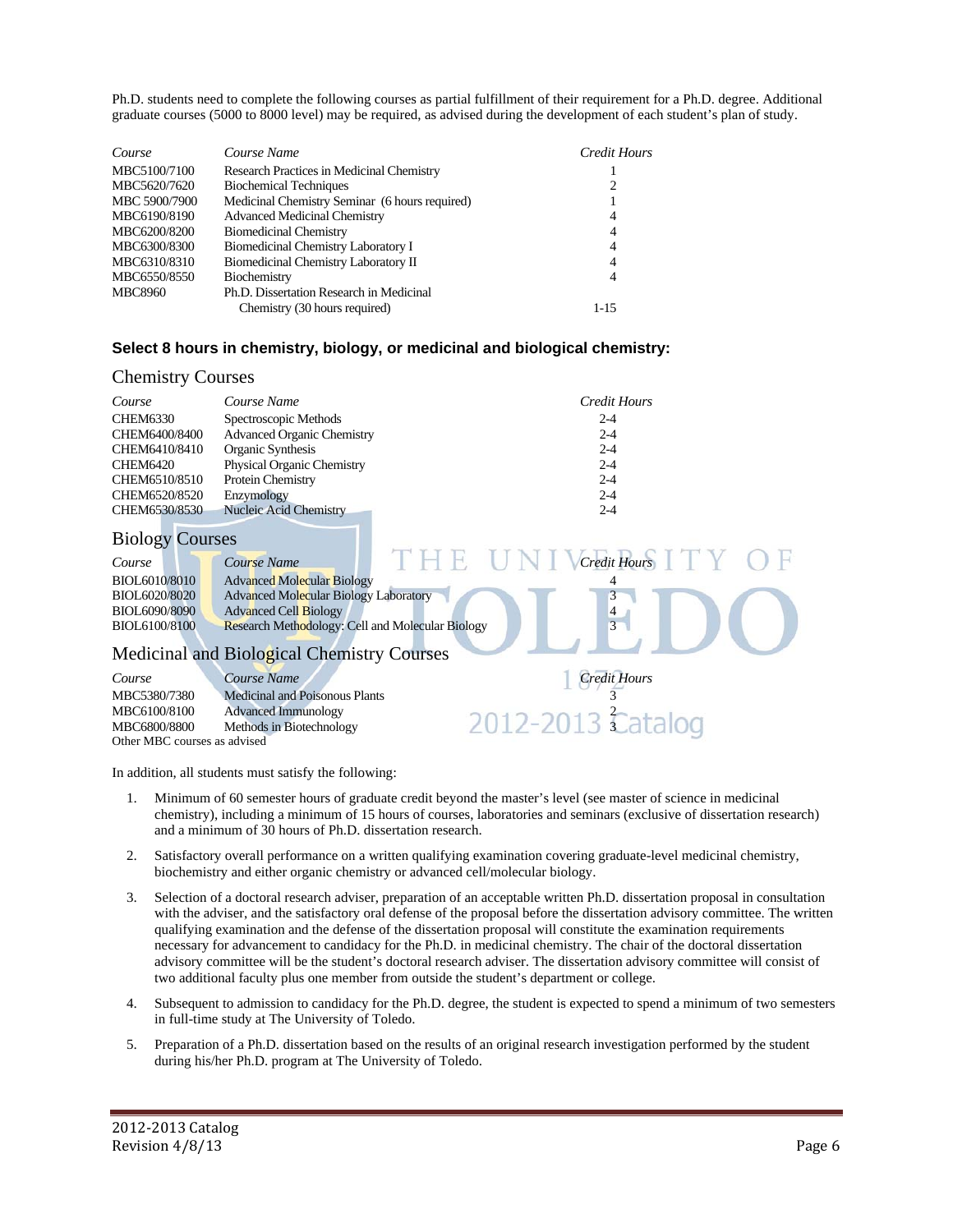- 6. Successful oral defense of the dissertation before the dissertation advisory committee and presentation of the results of the dissertation research in a seminar before the department of medicinal and biological chemistry.
- 7. Acceptance of the dissertation by the Ph.D. dissertation adviser and the dissertation advisory committee.
- 8. Maintenance of a GPA of 3.0 or higher.

# **Doctor of Philosophy in Experimental Therapeutics**

#### **Program Overview**

Experimental therapeutics is the integration of basic and applied sciences focused on the study of and development of new treatments for human disease. Research in experimental therapeutics seeks to understand human diseases from the molecular level to the whole organism in order to develop rational approaches for new pharmacological treatments. In addition, experimental therapeutics includes the development of new therapies through systematic investigation at increasing levels of complexity ranging from individual molecules and proteins, to cellular and tissue based assays and to the whole organism. The purpose of the program is to train students at the doctoral level who can translate discoveries in the laboratory to therapies in a clinical setting.

#### **Admission Requirements**

Satisfactory completion of a bachelor's degree in chemistry, biology, pharmaceutical sciences, pharmacy or a related discipline is required.

The ability to excel in graduate studies and research must be evident based on grades from undergraduate studies, recommendations from college faculty, results from standardized aptitude and achievement examinations (Graduate Record Examination), and performance in research and independent study. VEKSI

Students with M.S. degrees in pharmacology or related fields (e.g., pharmaceutical sciences) may be also admitted to the program. However, they are expected to have a minimum of 30 credits at the Master's level prior to accruing doctoral level credits.

#### **Required Courses**

Ph.D. students need to complete the following required courses at the 5000 to 8000 level as partial fulfillment of the requirements for a Ph.D. degree. The course level is determined by the number of graduate credits completed at the time of registering for that particular course. 12-2013 Catalog

| Course          | Course Name                                              | Credit Hours        |
|-----------------|----------------------------------------------------------|---------------------|
| <b>PHCL5700</b> | Pharmacology I                                           | $3^{\rm a}$         |
| PHCL5100/7100   | Principles of Experimental Therapeutics I                |                     |
| PHCL5200/7200   | Principles of Experimental Therapeutics II               | 3                   |
| PHCL5770/7770   | Current Topics in Toxicology I                           |                     |
| PHCL6650/8650   | Seminar in Experimental Therapeutics                     |                     |
|                 | (Minimum 6 hours required)                               | 2                   |
| PHCL5460/7460   | Current Topics in Pharmacokinetics/Toxicokinetics        |                     |
| PHCL5440/7440   | Current Topics in Interpretation of Pharmaceutical Data  |                     |
| PHCL6300/8300   | Research Experience in Experimental Therapeutics         | $2 - 6^{\circ}$     |
| <b>PHCL8960</b> | Ph.D. Dissertation Research in Experimental Therapeutics | $1-15$ <sup>c</sup> |
| MBC6190/8190    | <b>Advanced Medicinal Chemistry</b>                      | 4                   |
| MBC6550/8550    | Biochemistry                                             | 4 <sup>d</sup>      |
| INDI6020/8020   | On Being a Scientist                                     |                     |

<sup>a</sup> Not required if this same course, or PHCL3700 or equivalent was taken previously. If taken by Masters' students admitted to the

program, the credit will not count toward those required for the Ph.D. degree.<br><sup>b</sup> To fulfill the required laboratory rotations, a minimum of 4 hours must be taken in two different sections of the course (2 hours in each).

 $c$  A minimum of 30 hours is required

<sup>d</sup> Not required if this same course or, (MBC3550+MBC3560), or (CHEM3510+ CHEM3520), or equivalents were taken previously.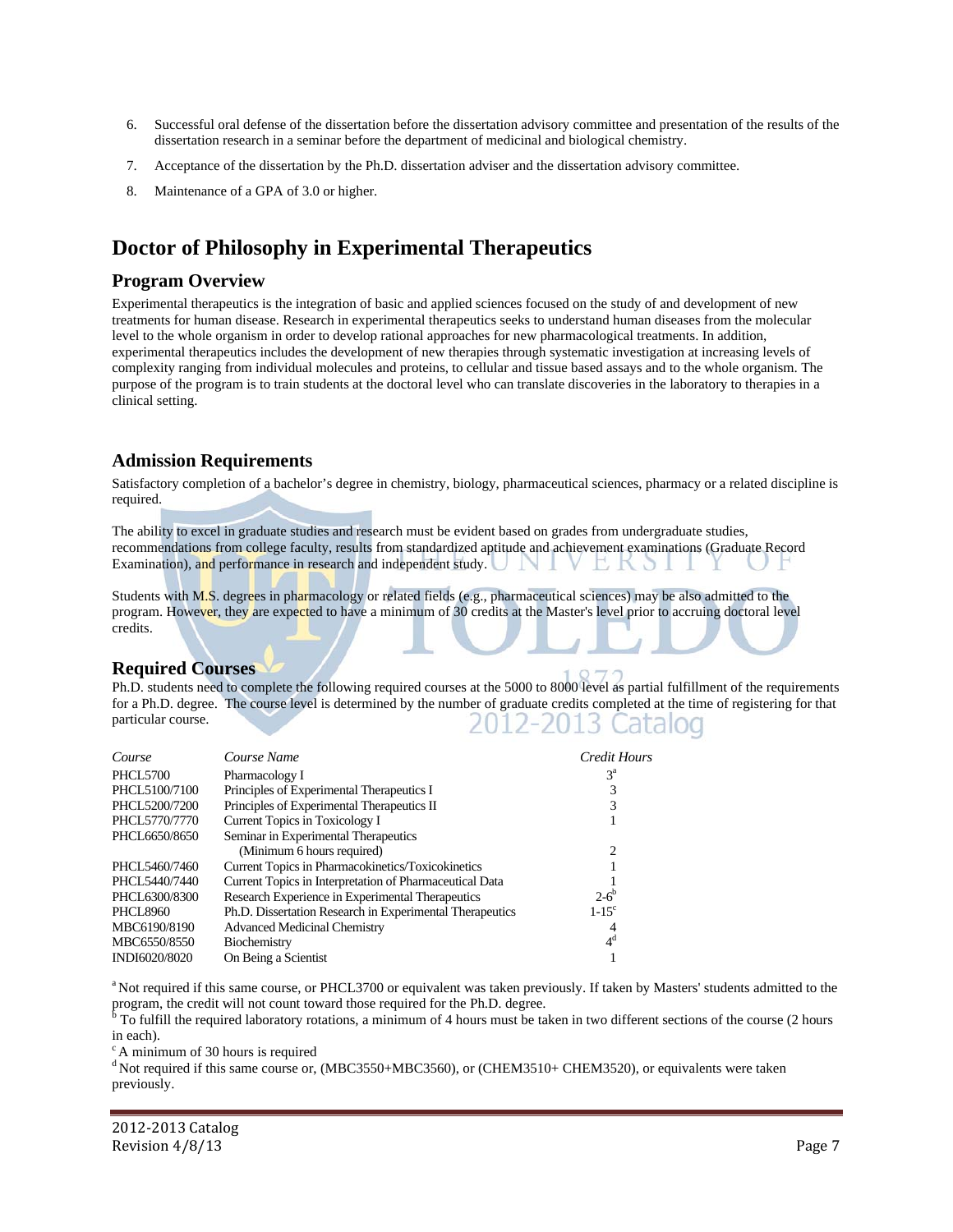# **General Elective Courses:**

In addition to the required courses, general elective courses may be selected from the following. The course level to be taken is dependent on the number of graduate credits earned at the time of registration for that particular course:

| Course          | Course Name                           | Credit Hours   |
|-----------------|---------------------------------------|----------------|
| <b>PHCL5750</b> | Toxicology II                         | 3              |
| PHCL5630        | <b>Cancer Chemotherapy</b>            | 3              |
| <b>PHCL5990</b> | Problems in Pharmacology              | 1-6            |
| PHCL6390/8390   | Problems in Experimental Therapeutics | $1-6$          |
| MBC5620/7620    | <b>Biochemical Techniques</b>         | 2              |
| MBC5380/7380    | Medicinal and Poisonous Plants        | 3              |
| MBC6100/8100    | Advanced Immunology                   | $\overline{c}$ |
| MBC6800/8800    | Methods in Biotechnology              | 3              |
| CHEM6510/8510   | <b>Protein Chemistry</b>              | $2 - 4$        |
| CHEM6520/8520   | Enzymology                            | $2 - 4$        |
| CHEM6530/8530   | Nucleic Acid Chemistry                | $2 - 4$        |
| BIOL6010/8010   | <b>Advanced Molecular Biology</b>     | 4              |
| BIOL6090/8090   | <b>Advanced Cell Biology</b>          | 4              |
| BIOL6100/8100   | Research Methodology: Cell Mol. Biol. | 3              |

### **Specialized Elective Courses**

Specialized elective courses are recommended for students with concentrations in different areas of the program, and may be selected from the following list:

| Course          | Course Name                                   |  | Credit Hours |  |
|-----------------|-----------------------------------------------|--|--------------|--|
| BMSP6340/8340   | CPRA in Cell Signaling and Biology            |  |              |  |
| BMSP6330/8330   | <b>CPRA Protein Structure &amp; Catalysis</b> |  |              |  |
| BMSP6340/8340   | <b>CPRA Genes &amp; Genomes</b>               |  |              |  |
| BMSP6360/8360   | <b>CPRA Cell Membrane</b>                     |  |              |  |
| IITP6020/8020   | <b>Advanced Immunology</b>                    |  |              |  |
| NND5810/7810    | Neuroscience                                  |  | 6            |  |
| <b>BIOE5620</b> | Cellular Electrophysiology                    |  |              |  |
| <b>MFGM8690</b> | Innovation in Technology Commercialization    |  |              |  |
|                 |                                               |  |              |  |

Other elective courses may be taken with the approval of the department graduate committee 2012-2013 Catalog

## **Additional Requirements**

In addition, all students must satisfy the following:

- 1. Minimum of 90 semester hours of graduate credit, including a minimum of 30 semesters hours at the Masters level, and a Minimum of 60 semester hours of graduate credit beyond the master's level. The required minimum 60 credits beyond the Masters level should include a minimum of 30 hours of Ph.D. dissertation research.
- 2. A grade of B- or higher is expected to be maintained for the required courses. A grade of B- or higher is also required for all of the pre-requisite courses.
- 3. An overall GPA of 3.0 or higher must be maintained.
- 4. Satisfactory overall performance is expected on a written qualifying examination, which is administered after completion of the required graduate courses. The qualifying examination covers the following graduate courses, including their preand/or their co-requisites:

| PHCL5100/7100 | Principles of Experimental Therapeutics I               | 3. |
|---------------|---------------------------------------------------------|----|
| PHCL5200/7200 | Principles of Experimental Therapeutics II              |    |
| PHCL5770/7770 | Current Topics in Toxicology I                          |    |
| PHCL5460/7460 | Current Topics in Pharmacokinetics/Toxicokinetics       |    |
| PHCL5440/7440 | Current Topics in Interpretation of Pharmaceutical Data |    |